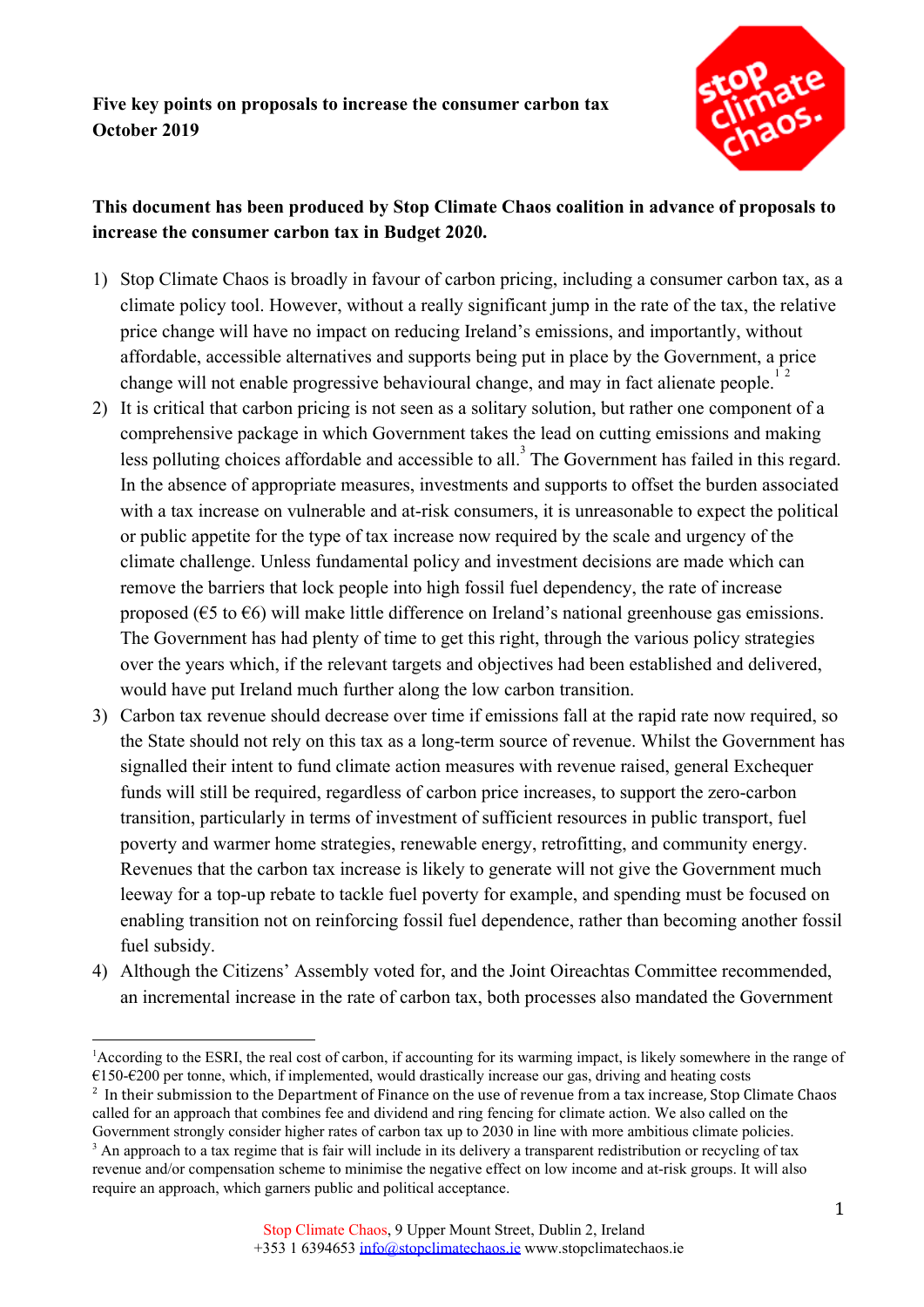to do the groundwork that would have provided the necessary social framework essential to making a carbon tax work as a mitigation measure.

- a) The Assembly endorsed a considerable carbon tax increase, subject to the protection of vulnerable groups and the ring-fencing of revenues for climate action. It must also be added that an overwhelming majority within the Assembly also called for the prioritisation for the expansion of public transport spending over new road infrastructure (with particular attention to rural areas). This recommendation was not progressed in the National Development Plan or in the Climate Action Plan, despite the fact that it would have sent a clear signal that the State is serious about providing alternatives to carbon-intensive activities.
- b) Building on the recommendations of the Citizens' Assembly, the Joint Oireachtas Committee on Climate Action recommended a radical modal shift towards quality sustainable transport options and a target of retrofitting 800,000 homes by 2030. These recommendations were weakened in the Government's recently published Climate Action Plan. Not only did the Committee urge that carbon price increases be clearly communicated to businesses and the general public, and accompanied by significant education and communication efforts, they also recommended that prior to any increase in carbon taxation, that Government conduct a review in 2019 into the most appropriate measure of, extent and nature of energy poverty across all cohorts and include in this review the short, medium and long-term impact of increasing the carbon tax. Further recommended was an examination of the impacts on low-income families, and based on the review findings, the introduction of specific, targeted policy and welfare measures to minimise impact.
- The Department of Finance recently admitted to the Oireachtas Committee that it hadn't even begun the review of energy poverty. That underlines the incomplete and incoherent way the Government has gone about this.
	- c) The Government's current Strategy to Combat Energy Poverty is due to expire at the end of 2019, with no commitment made to its update and renewal. Irrespective of any carbon tax increase, commitments made under the Sustainable Development Goals (Goal 7) requires Ireland to integrate addressing energy poverty with climate action through targets on increasing renewable and efficient energy use.
	- d) In their submission to the Dept. of Finance on the use of tax revenues, Stop Climate Chaos urged the Government to directly engage with representative bodies working directly on behalf of those most adversely affected by a tax increase including, for example, Irish Rural Link, Age Action, and the Society of St. Vincent De Paul. That has not taken place in a meaningful fashion.
- 5) Carbon pricing can only be part of the solution when applied to all economic sectors, and a tax on all polluting sectors ensures that fossil-fuel based resources are priced to reflect their true social and ecological impacts.
	- a) There has been no signal of commitment from Government of its intention to respond to the recommendation from the Joint Oireachtas Committee to commission an enquiry into the revenue that could be realised by a carbon tax on the profits of i) corporations and firms directly linked to the production of fossil fuels, and ii) corporations and firms linked to the high usage of fossil fuels, such as shipping and aviation.